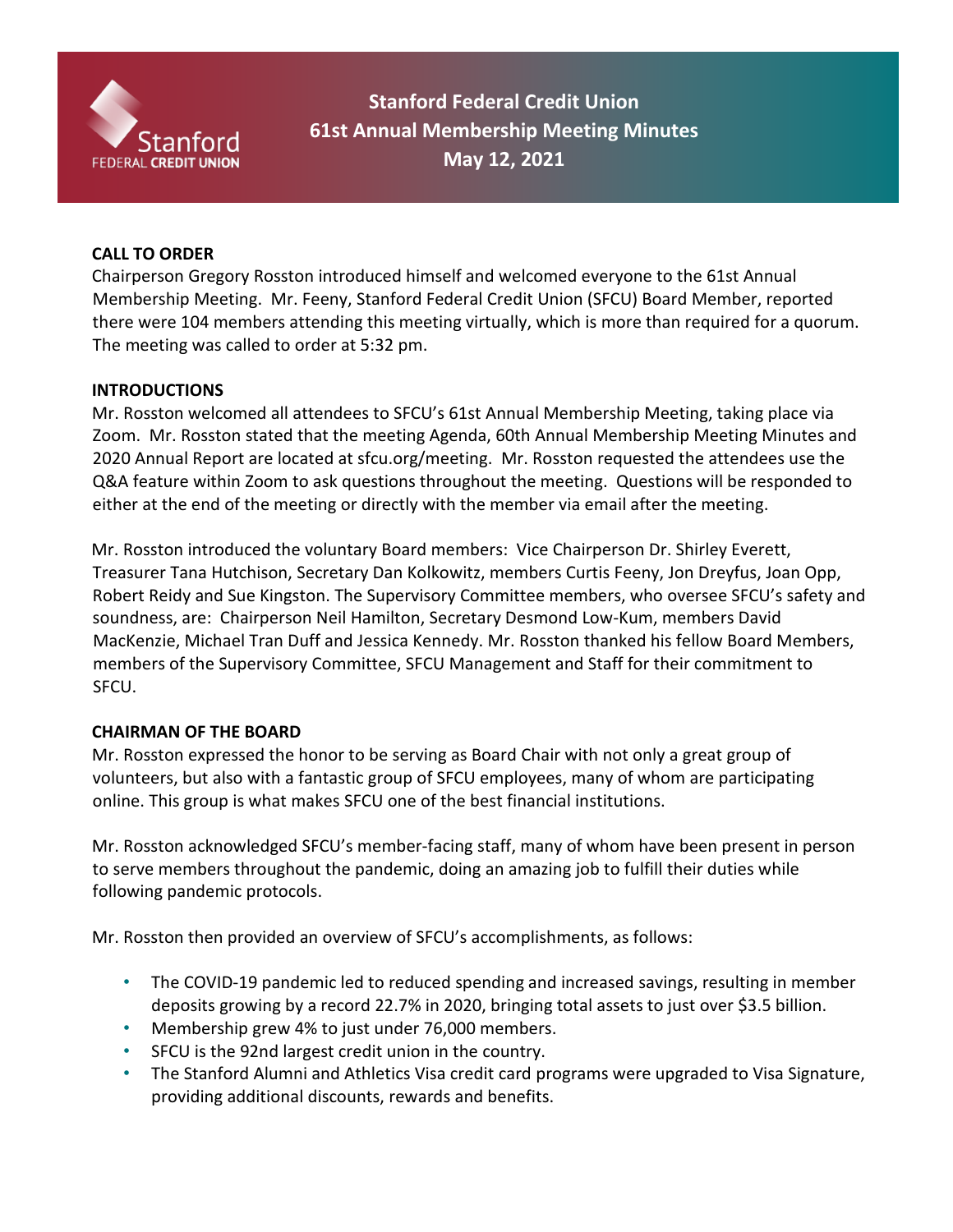- The Consumer Loan application process within Online Banking was updated to make it easier for members to apply.
- Opting into electronic credit card statements was made easier this past year.
- Virtual member appointments were introduced to provide individualized assistance that is socially distanced.
- Tap-to-Pay was added to all SFCU debit cards.
- A new texting solution to enhance member communication was launched.
- An updated mobile application navigation, based on member feedback, was released.
- A new Mortgage Origination system was rolled out with SFCU being the first to implement this state-of-the-art system. With a record mortgage pipeline, the road has been bumpy. Member patience has been greatly appreciated as SFCU works through this migration.
- Record levels of mortgage refinances and HELOC applications have been processed.
- SFCU continues to prepare to launch the Plex account in partnership with Google.

Mr. Rosston stated SFCU will continue to focus on value, driven by pricing and member experience, in how it delivers its services. Mr. Rosston also touched on ways SFCU has partnered with multiple nonprofit organizations in the Stanford and Palo Alto communities for the betterment of the community as a whole. Payment Protection Program (PPP) loans were offered to business owners struggling due to the pandemic in addition to several donations directly to local businesses.

Mr. Rosston concluded by assuring attendees that as SFCU grows, it will continue to evaluate the value it provides while ensuring it operates safely. SFCU wants its members to save time and money as well as have peace of mind that their assets are safeguarded.

Mr. Rosston thanked his fellow volunteers for their time and dedication to SFCU and thanked the staff who work hard each day to achieve the excellence that is the hallmark of SFCU. In addition, he thanked those members participating online in this meeting for being part of the SFCU family.

Mr. Rosston introduced Ms. Joan Opp, President & CEO, to report on the state of the credit union.

## **STATE OF THE CREDIT UNION**

Ms. Opp thanked Mr. Rosston for his service as SFCU Board Chair and his passion and commitment to SFCU. Ms. Opp also welcomed everyone to SFCU's 61st annual membership meeting.

Before starting, Ms. Opp introduced the Senior Management Team: Brian Thornton, Chief Lending Officer; Brian Zeitler, Chief Information Officer; and Paul Jockisch, Chief Financial Officer.

Ms. Opp acknowledged this past year has been a challenging time for everyone. SFCU members and staff have persevered through the pandemic, with SFCU staff working together to keep each other healthy and ensure members have the financial services they rely on.

In today's presentation, Ms. Opp stated she would focus on sharing the credit union difference, how SFCU is operating in the pandemic, an update on SFCU's membership outreach efforts and a review of the initiatives SFCU is currently working on.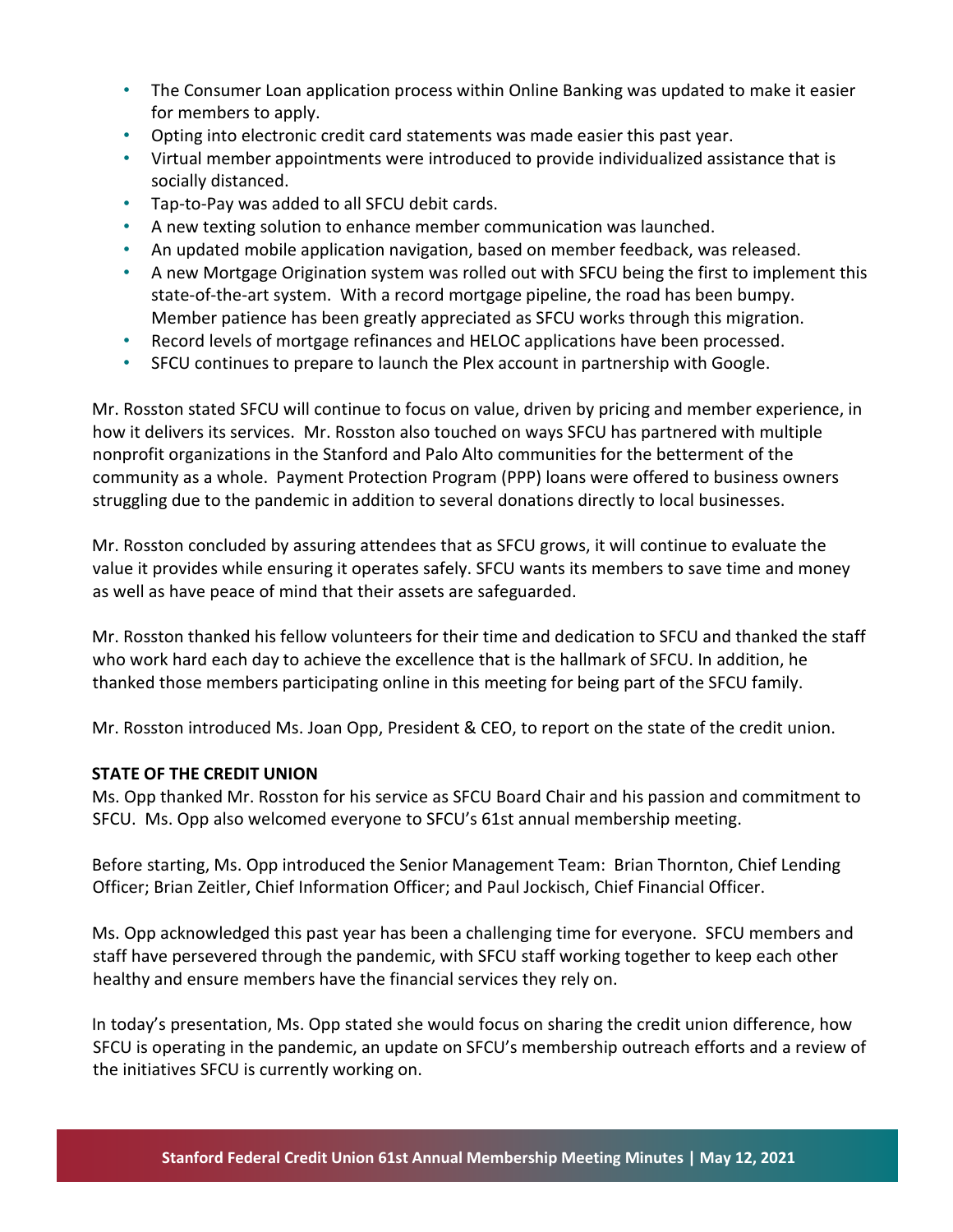SFCU is structured and operates as a non-profit financial cooperative. SFCU does not make a net income to distribute to a small group of investor/shareholders; rather SFCU invests in services for its members while providing strong value in how loan and deposit products are priced. In addition, SFCU operates on very minimal fees, much lower than the for-profit competition and very low against SFCU peers. SFCU will continually strive to keep this value strong for its members.

Another benefit of being part of a financial cooperative is that SFCU is responsive to its members. Ms. Opp has received numerous comments from members emphasizing their appreciation in being able to easily reach SFCU in addition to SFCU's willingness to listen and help.

During the pandemic, Ms. Opp stated several branches were temporarily closed but all branches are now open. SFCU encourages members to use digital channels, with SFCU continuing to evolve these to best serve member needs. The pandemic assistance programs were used by over 800 members to obtain a personal loan or loan deferment. In addition, all 14,000 credit cardholder payments were automatically deferred for 90 days to assist those who needed payment deferrals.

Ms. Opp shared SFCU's plans for investing in innovation to better serve its members. SFCU feels it is imperative to evolve its digital framework to reach all members through digital channels, especially with SFCU members residing in 48 states. SFCU strives to fulfill members' financial needs regardless of where they live. Specific updates Ms. Opp addressed are:

- Implementation of a new mortgage origination system, which has been somewhat challenging due to SFCU being the first financial institution to deploy the system along with SFCU employees working remote due to pandemic restrictions. Once the kinks are worked out, SFCU believes this solution will be best in class and enhance the overall member experience throughout the process from application to funding. Ms. Opp expressed appreciation to the members for their patience as refinance and HELOC loan applications have taken longer than desired.
- A new Membership Rewards awareness tool for members in Online Banking will be rolling out in June, making it much easier for members to see their relationship with SFCU and the value of deepening that relationship. As a financial cooperative, the more members use SFCU, the better the value should be. One such example is an additional 1% back to the Ambassador credit cardholders for their monthly spend up to \$2,500.
- SFCU's eStatement delivery system will be updated in 2021, with one consent needed for all accounts, including credit cards.
- The SFCU Plex account, in partnership with Google, will launch later this year. This account will be powered by Google Pay, with new and innovative features to evolve over time.

In closing, Ms. Opp thanked the volunteer Board of Directors and Supervisory Committee for their leadership and dedication to SFCU. The entire SFCU staff was thanked for their hard work every day to deliver excellent service to the SFCU membership. Ms. Opp, on behalf of the Executive Team and Board of Directors, thanked the SFCU membership for their confidence and continued trust in SFCU.

Ms. Opp introduced Paul Jockisch, Chief Financial Officer, to present the 2020 Financial Overview.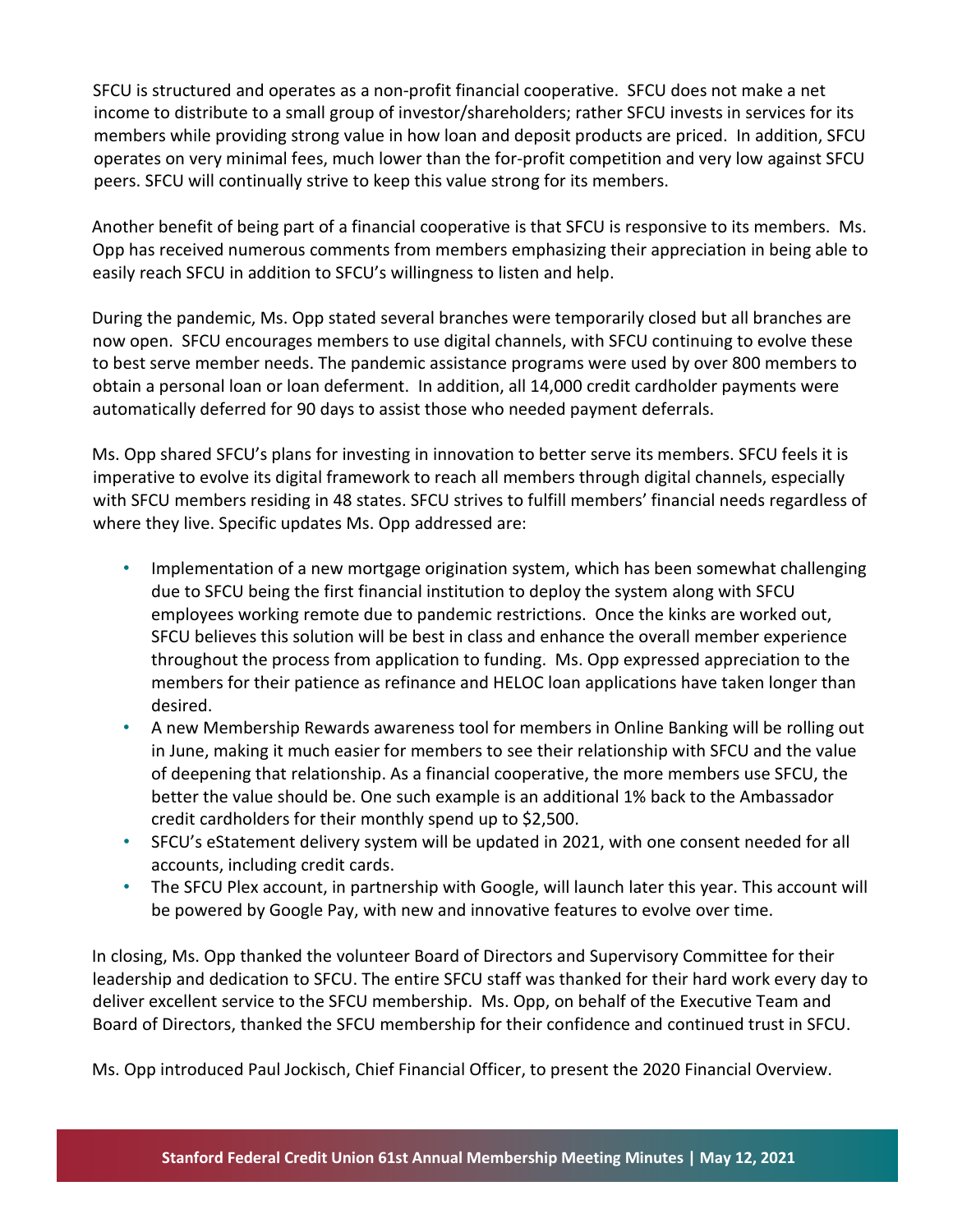Mr. Jockisch thanked everyone for being present. Mr. Jockisch reassured members that even with all the changes currently taking place, one thing that has not changed is SFCU's commitment to serving its members. This is measured by:

- The value returned to SFCU members in terms of low fees, great rates, and great experience by SFCU's investment in technology.
- SFCU's performance as a strong and stable financial institution that does not take unnecessary risks with its members' money.
- Staying focused on SFCU's values.

Mr. Jockisch began his overview focusing on Loans and Deposits. SFCU is well known for its lending services with great rates and friendly service. 2020 resulted in loan balances ending over \$2 billion, growing by 6%. SFCU funded over \$900 million in new loans in 2020. Deposit balances ended at \$2.8 billion, growing by 23%. This incredible growth was a result of SFCU members exhibiting the "Flight to Safety" phenomenon, trusting SFCU with excess liquidity during this period of uncertainty.

Mr. Jockisch reported on SFCU's operational metrics: Net Interest Margin, Operating Expense Ratio, Return on Assets and Non-Interest Income Ratio.

- The Net Interest Margin is the spread between what is earned on assets and what is paid on SFCU's sources of funds. This spread has remained strong, but in 2020 dropped to 2.07%, the lowest spread in SFCU's 60+ year history. This is a result of the quick switch to a low-rate environment. SFCU is confident it can be successful in this environment, being extra diligent in making smart investments and keeping expenses low.
- Regarding the Operating Expense Ratio, SFCU is one of the most efficiently operated credit unions as shown in its low Operating Expense Ratio of 1.49%, the lowest it has been in the past 5 years. SFCU will continue to focus on keeping operating expenses low so that more of SFCU's profit can be returned to its members.
- Return on Assets (ROA) is a way to view SFCU's net income in relation to its asset size. 2018 recorded a record ROA of 1.30%, followed by a very strong ROA for 2019 of 1.12%. 2020 was a challenging year but achieved a respectable 0.80% ROA even through the pandemic.
- The Non-Interest Income Ratio is where credit unions report their non-interest income. This ratio for 2020 was 0.47% due to SFCU specifically focusing on low fees, one of its guiding principles. 2020 resulted in fees as a percent of income being 1.2%, which is much lower than some of SFCU's competitors or banks. SFCU refunded over \$500,000 in fees to its members during 2020.

Mr. Jockisch stated that just as important as growth and profitability is the safety of the credit union on its balance sheet. SFCU's delinquency and charge off ratios are some of the lowest in the country. SFCU's delinquency ratio is 0.02% and charge-off ratio is 0.05%. These low ratios are a testament to the diligent underwriting of SFCU's lending teams and the credit quality of SFCU members.

The loan reserve ratio is 0.95%, with its purpose being to protect SFCU against potential future loan losses. This is deemed sufficient for the loan portfolio as of the end of 2020. The increase in the Loan Reserve ratio during 2020 is due to the current environment uncertainty related to the COVID-19 pandemic.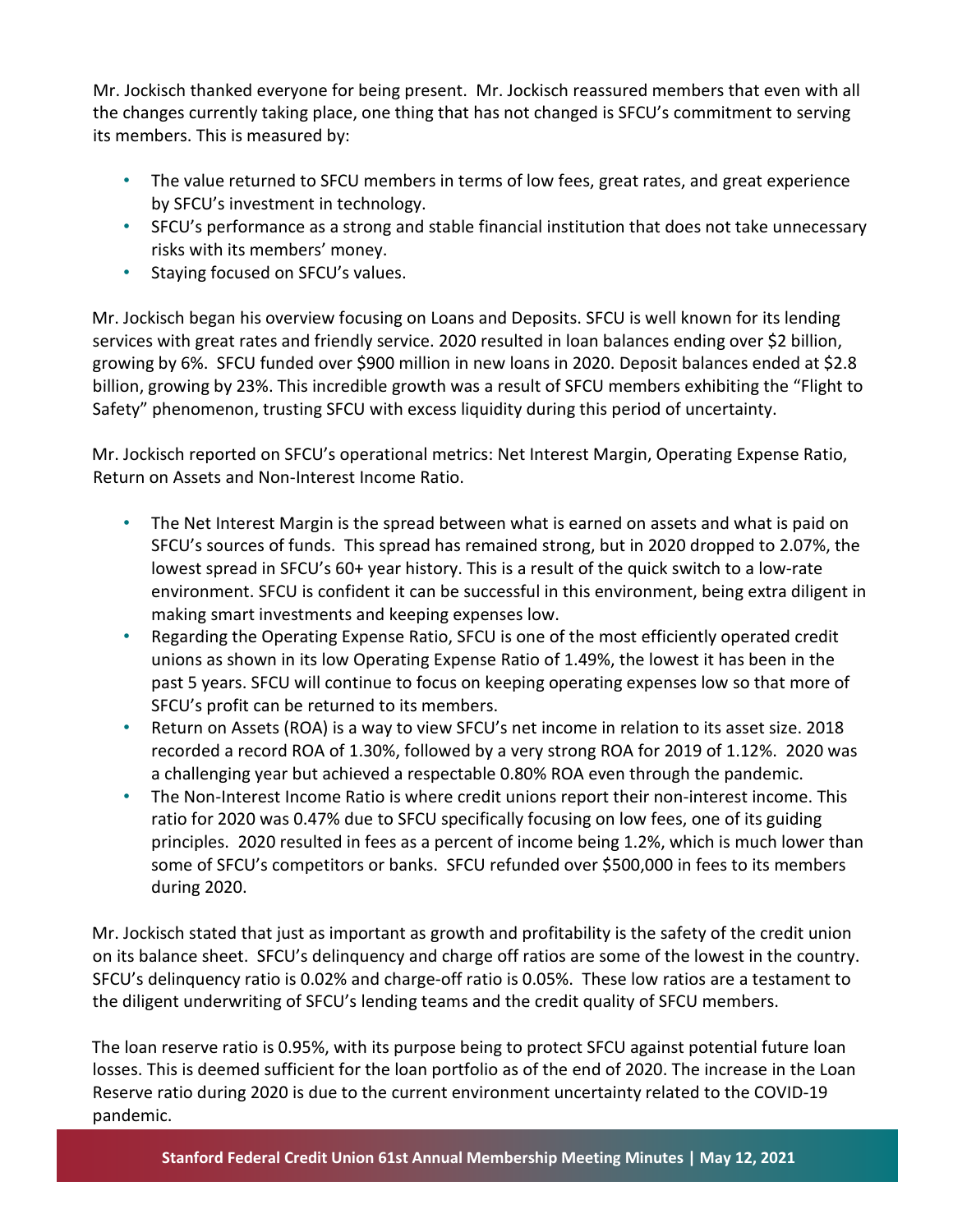Lastly, SFCU remains very safe with its Net Worth Ratio ending 2020 at 8.81% of total assets, well above the 7.0% ratio deemed well capitalized by the NCUA. This capital is there for SFCU to draw upon during times of uncertainty. Mr. Jockisch stated that net worth took a dip during 2020, with earnings lower than previous years. The primary reason for this dip is the unprecedented deposit growth in 2020. SFCU will continue to strive to give back value to its members while keeping SFCU financially safe.

Mr. Jockisch thanked the membership for their trust in SFCU and their continued support. Mr. Jockisch turned the meeting back over to Mr. Rosston.

## **MEMBER Q&A**

Ms. Opp took this opportunity to address questions in the Zoom Q&A.

- One member asked if members could opt out of Google Plex. Ms. Opp stated there will not be any automatic enrollment of current members in Google Plex. This is a new account which members will open at their discretion in the Google Pay app, thus specifically opting in.
- One member asked if there are any initiatives to support international members. Ms. Opp outlined several initiatives in place today, including:
	- $\circ$  Opening of accounts for members coming to the US without a Social Security Number.
	- o No international fees charged on foreign credit card transactions.
	- $\circ$  The integration of TransferWise into online banking, making the international transfer of money easier for members.

#### **MINUTES**

Mr. Rosston reported the Board of Directors approved the 2020 Annual Meeting Minutes, which were emailed to all members with the invitation to this year's Annual Membership Meeting. These are available at sfcu.org/meeting. Mr. Rosston stated that if there are any objections to the Board of Directors approving the 2020 Annual Membership Meeting Minutes, to please send a comment through Zoom Q&A. No objections through Q&A were received.

Mr. Rosston stated the 2020 Annual Report was also shared with the membership via the annual meeting email. If there are any questions about the annual report, Mr. Rosston asked for these to be submitted through the Zoom Q&A. No questions were received.

#### **OLD BUSINESS**

Mr. Rosston reported there was no unfinished business to discuss.

#### **NEW BUSINESS**

Mr. Rosston asked the members to submit any new business through Zoom Q&A. No new business was submitted.

#### **NOMINATIONS REPORT**

Mr. Rosston stated that the Board Nominations Committee is comprised of Chair Curtis Feeny, members Robert Reidy, Dan Kolkowitz and Jon Dreyfus. Mr. Rosston introduced Mr. Feeny to provide the report from the committee on the Board nominations.